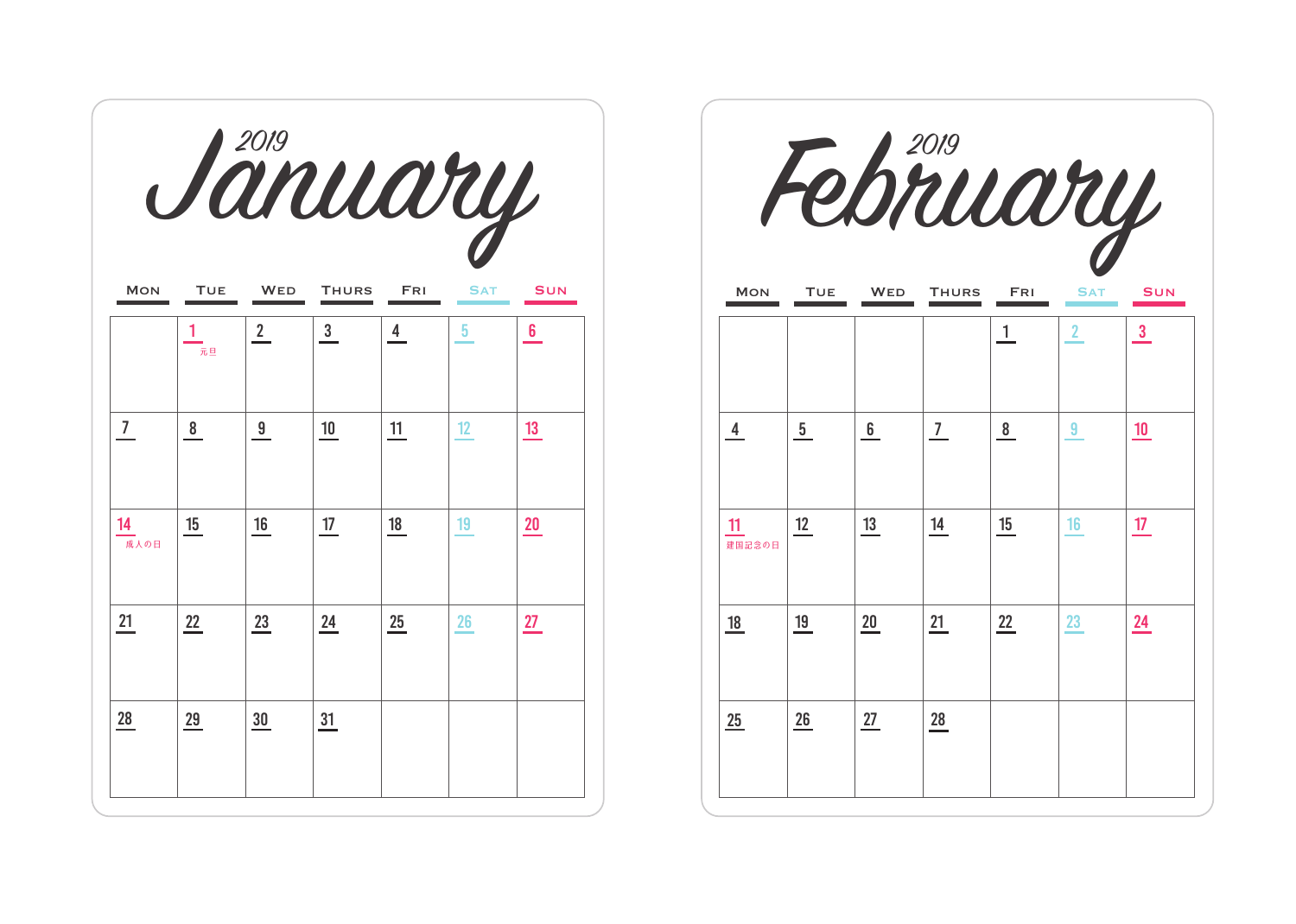|                |               | March          |                             |                |                |                  |
|----------------|---------------|----------------|-----------------------------|----------------|----------------|------------------|
| <b>MON</b>     | <b>TUE</b>    | <b>WED</b>     | <b>THURS</b>                | <b>FRI</b>     | <b>SAT</b>     | <b>SUN</b>       |
|                |               |                |                             | 1              | $\overline{2}$ | $\frac{3}{2}$    |
| $\overline{4}$ | $\frac{5}{2}$ | 6              | $\overline{1}$              | $\frac{8}{1}$  | $\overline{a}$ | <u> 10</u>       |
| $\frac{11}{1}$ | <u>12</u>     | $\frac{13}{2}$ | $\underline{\phantom{0}14}$ | $\frac{15}{1}$ | 16             | <u>17</u>        |
| 18             | <u>19</u>     | $\frac{20}{1}$ | 21<br><sub>春分の日</sub>       | 22             | 23             | $\underline{24}$ |
| 25             | 26            | 27             | $\frac{28}{1}$              | 29             | 30             | $\overline{31}$  |

|              |             | April          |                |                |            |              |
|--------------|-------------|----------------|----------------|----------------|------------|--------------|
| MON          | <b>TUE</b>  | WED            | <b>THURS</b>   | FRI            | <b>SAT</b> | <b>SUN</b>   |
| $\mathbf{1}$ | $2^{\circ}$ | $3\phantom{a}$ | $\overline{4}$ | 5 <sub>5</sub> | 6          | $\mathbf{7}$ |
| 8            | 9           | 10             | 11             | 12             | 13         | 14           |
| 15           | 16          | 17             | 18             | 19             | 20         | 21           |
| 22           | 23          | 24             | 25             | 26             | 27         | 28           |
| 29<br>昭和の日   | 30          |                |                |                |            |              |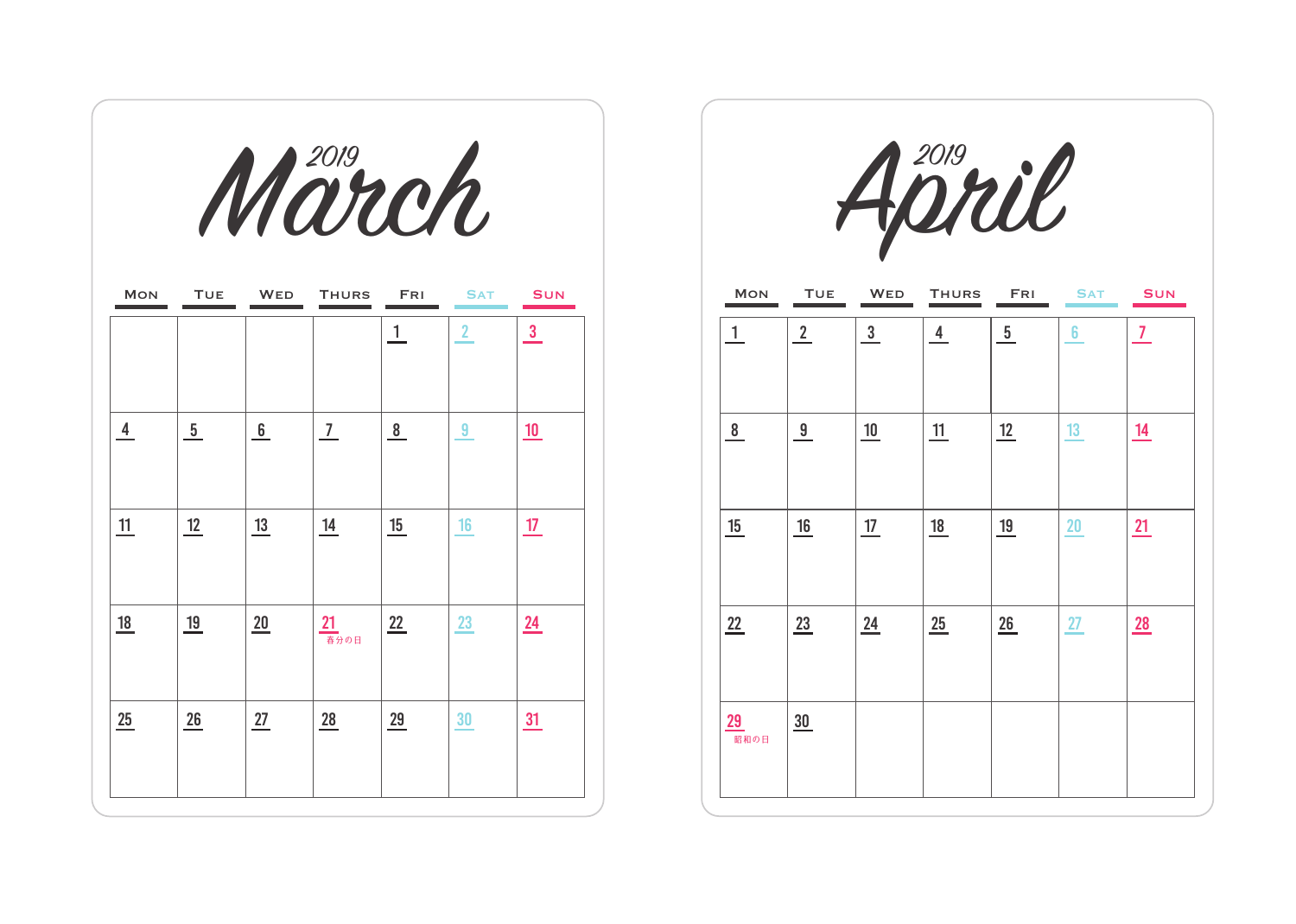|            |                |                | May            |                       |            |                               |  |               |                |               | June         |                |               |                |
|------------|----------------|----------------|----------------|-----------------------|------------|-------------------------------|--|---------------|----------------|---------------|--------------|----------------|---------------|----------------|
| <b>MON</b> | <b>TUE</b>     | <b>WED</b>     | <b>THURS</b>   | <b>FRI</b>            | <b>SAT</b> | <b>SUN</b>                    |  | <b>MON</b>    | <b>TUE</b>     | <b>WED</b>    | <b>THURS</b> | FRI            | <b>SAT</b>    | <b>SUN</b>     |
|            |                | $\overline{1}$ | $\overline{2}$ | 3<br><sub>憲法記念日</sub> | 4<br>みどりの日 | $5\phantom{.0}$<br>ー<br>こどもの日 |  |               |                |               |              |                |               | $\overline{2}$ |
| 6<br>振替休日  | $\overline{1}$ | $\frac{8}{1}$  | 9              | 10                    | 11         | <u>12</u>                     |  | $\frac{3}{2}$ | $\overline{4}$ | $\frac{5}{ }$ | 6            | $\overline{1}$ | $\frac{8}{2}$ | $\overline{9}$ |
| 13         | <u>14</u>      | 15             | 16             | 17                    | 18         | <u>19</u>                     |  | 10            | 11             | 12            | 13           | <u>14</u>      | <u>15</u>     | 16             |
| 20         | 21             | 22             | 23             | 24                    | 25         | 26                            |  | 17            | <u>18</u>      | <u>19</u>     | 20           | 21             | 22            | 23             |
| 27         | 28             | 29             | 30             | $\frac{31}{1}$        |            |                               |  | 24            | 25             | 26            | 27           | 28             | <b>29</b>     | 30             |

|    | $\mathcal{U}$         |            |                          |                |               |               | June         |               |            |                |
|----|-----------------------|------------|--------------------------|----------------|---------------|---------------|--------------|---------------|------------|----------------|
| RS | FRI                   | <b>SAT</b> | <b>SUN</b>               | <b>MON</b>     | <b>TUE</b>    | <b>WED</b>    | <b>THURS</b> | FRI           | <b>SAT</b> | <b>SUN</b>     |
|    | $\mathbf{3}$<br>憲法記念日 | 4<br>みどりの日 | $5\phantom{.0}$<br>こともの日 |                |               |               |              |               |            | $\overline{2}$ |
|    | 10                    | 11         | <u>12</u>                | $\frac{3}{2}$  | $\frac{4}{1}$ | $\frac{5}{2}$ | 6            | $\frac{7}{ }$ | 8          | 9              |
|    | 17                    | 18         | <u> 19</u>               | 10             | 11            | 12            | <u>13</u>    | <u>14</u>     | 15         | 16             |
|    | 24                    | 25         | $\underline{26}$         | <u>17</u>      | <u>18</u>     | <u>19</u>     | 20           | 21            | 22         | 23             |
|    | $\frac{31}{1}$        |            |                          | $\frac{24}{5}$ | 25            | 26            | 27           | 28            | 29         | $\frac{30}{5}$ |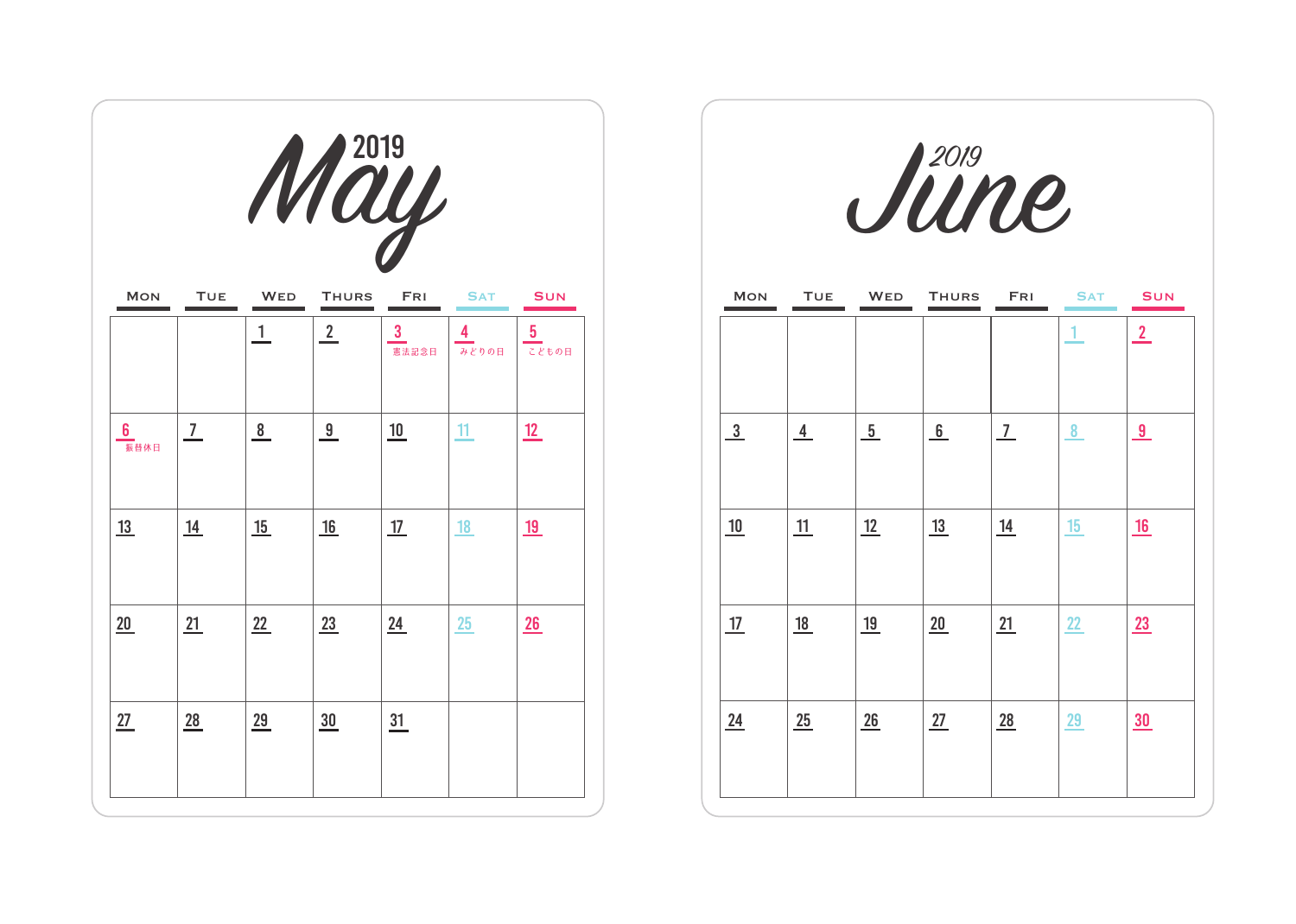|                      |                             |                  | Silly         |               |                |                |                  |            |                | August        |                |                         |
|----------------------|-----------------------------|------------------|---------------|---------------|----------------|----------------|------------------|------------|----------------|---------------|----------------|-------------------------|
| <b>MON</b>           | <b>TUE</b>                  | <b>WED</b>       | <b>THURS</b>  | <b>FRI</b>    | <b>SAT</b>     | <b>SUN</b>     | <b>MON</b>       | <b>TUE</b> | <b>WED</b>     | <b>THURS</b>  | <b>FRI</b>     | <b>SAT</b>              |
| $\perp$              | $\frac{2}{2}$               | $\frac{3}{2}$    | $\frac{4}{1}$ | $\frac{5}{2}$ | 6 <sup>5</sup> | $\overline{1}$ |                  |            |                | $\perp$       | $\frac{2}{ }$  | $\overline{\mathbf{3}}$ |
| 8                    | $\frac{9}{2}$               | 10               | 11            | 12            | 13             | <u>14</u>      | $\frac{5}{ }$    | 6          | $\overline{1}$ | $\frac{8}{1}$ | $\overline{9}$ | 10                      |
| 15<br><sup>海の日</sup> | $\underline{\phantom{0}16}$ | 17               | <u>18</u>     | <u>19</u>     | 20             | <u>21</u>      | 12<br>振替休日       | <u>13</u>  | <u>14</u>      | 15            | 16             | 17                      |
| 22                   | 23                          | $\underline{24}$ | 25            | 26            | 27             | 28             | <u>19</u>        | 20         | <u>21</u>      | 22            | 23             | 24                      |
| 29                   | $\frac{30}{5}$              | $\frac{31}{2}$   |               |               |                |                | $\underline{26}$ | 27         | 28             | 29            | 30             | 31                      |

|                | Silly          |               |                |                |
|----------------|----------------|---------------|----------------|----------------|
| <b>WED</b>     | <b>THURS</b>   | <b>FRI</b>    | <b>SAT</b>     | <b>SUN</b>     |
| $\frac{3}{2}$  | $\overline{4}$ | $\frac{5}{2}$ | $6\phantom{a}$ | $\overline{7}$ |
| 10             | 11             | 12            | 13             | 14             |
| 17             | 18             | <u>19</u>     | 20             | 21             |
| $\frac{24}{5}$ | 25             | 26            | 27             | <u>28</u>      |
| 31             |                |               |                |                |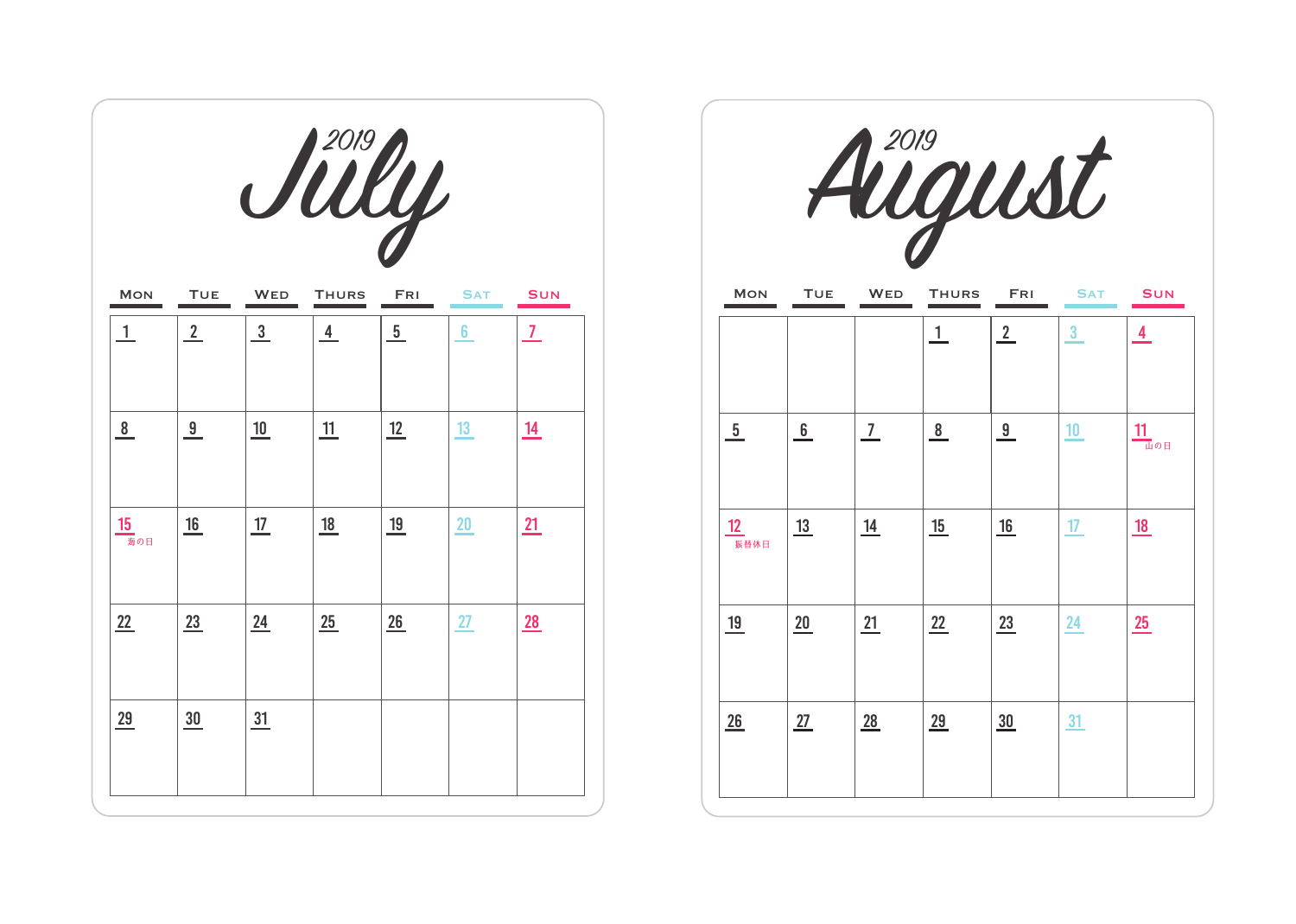|                      |                |              |               |                  |            | Séptember       |
|----------------------|----------------|--------------|---------------|------------------|------------|-----------------|
| <b>MON</b>           | <b>TUE</b>     | <b>WED</b>   | <b>THURS</b>  | <b>FRI</b>       | <b>SAT</b> | <b>SUN</b>      |
|                      |                |              |               |                  |            | Т.              |
| $\frac{2}{\sqrt{2}}$ | $\frac{3}{2}$  | $\frac{4}{}$ | $\frac{5}{ }$ | 6                | 7          | $\frac{8}{1}$   |
| $\frac{9}{2}$        | <u> 10</u>     | <u>11</u>    | <u>12</u>     | 13               | <u>14</u>  | <u> 15</u>      |
| 16                   | $\frac{17}{1}$ | 18           | <u>19</u>     | $\underline{20}$ | 21         | $\overline{22}$ |
| 23<br>秋分の日           | 24             | 25           | 26            | 27               | 28         | 29              |
| 30                   |                |              |               |                  |            |                 |
|                      |                |              |               |                  |            |                 |

|                |              |               | October        |           |                |            |
|----------------|--------------|---------------|----------------|-----------|----------------|------------|
| <b>MON</b>     | <b>TUE</b>   | <b>WED</b>    | <b>THURS</b>   | FRI       | <b>SAT</b>     | <b>SUN</b> |
|                | $\mathbf{1}$ | $\frac{2}{ }$ | $\overline{3}$ | 4         | 5 <sub>1</sub> | 6          |
| 7 <sup>7</sup> | 8            | 9             | 10             | 11        | 12             | <u>13</u>  |
| 14<br>体育の日     | 15           | 16            | 17             | <u>18</u> | 19             | 20         |
| 21             | 22           | 23            | 24             | 25        | 26             | 27         |
| 28             | 29           | 30            | 31             |           |                |            |